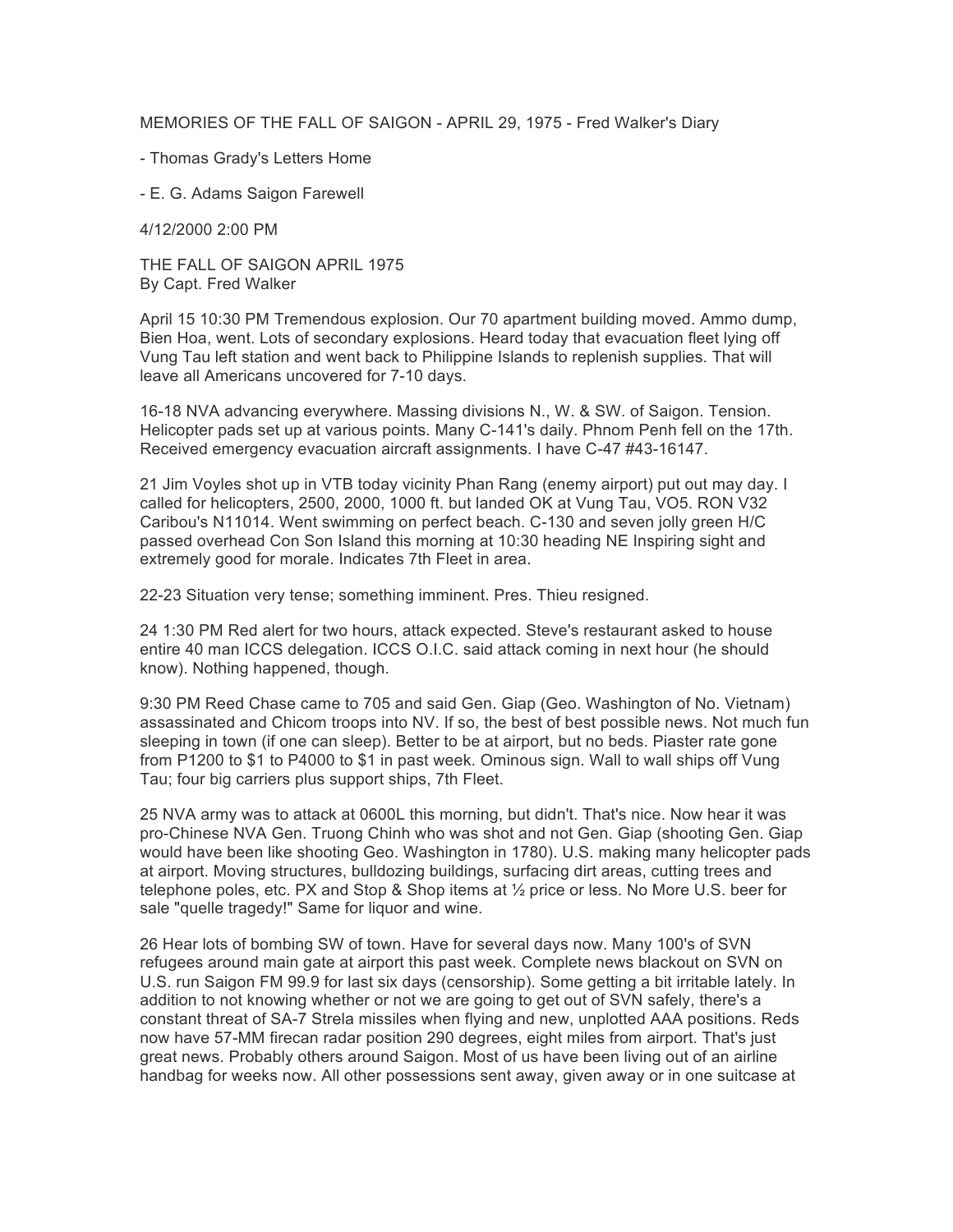airport. Atrocities at Phnom Penh public beheadings, which gives us something more to think about.

27 Tension building. Lots of rumors. Thoughts of TSN going up and us being unable to fly out. 200 police strung together at Ban Me Thuot and shot.

28 1820L Had Reed Chase's car. Left airline bag at 87 Nguyen Din Chieu and took car back to airport. Got 100 yards short of gate when heard six explosions, 500# bombs. Three NVA in VNAF A-37's from north. Three Americans in car ahead literally fell out onto ground with panicky looks and crawled around to rear door and pulled out flak jackets. Drove up beside them and asked what was problem. Unintelligible answer. Asked again and one shouted Small arms fire. I didn't hear any, nor did Capt. John Fonburg, who was with me. ARVN guard rushed up and told us to beat it. Superfluous instructions, I'd say. Drove across grass, down a one-way street the wrong way and headed for town. Both of us seriously doubted small arms report, as it was very doubtful NVA could be in that section of town.

Halfway in town tremendous traffic jam. Lots of inbound cars doing 180's and heading back to airport, which indicated 1. A traffic snarl or 2. Some terrorist activity. Just prior to reaching heavy traffic, heard multiple explosions and saw hundreds of anti-aircraft (37 & 40 mm) bursts around 2 A-37's. They missed. Re: traffic jam, not wishing to get stuck in that or to encounter terrorists, did fast 180 and drove back to 259, a USAID billet housing about 40 AAM pilots and supervisory personnel. Seven story building located about one kilometer from airport.

Went up on roof and noted many fires and much black smoke at airport. 24-hour curfew immediately imposed, so was stuck at 259. Real bright to leave airline bag at 87, Nguyen Dinh Chieu with passport, checkbook, money and other valuables. Found bed with Capt. Fred Stikkel and another helicopter captain. Met Gen. D. T. Phuong.

7:30 PM Tremendous explosion 10-15 miles NE probably Long Binh ammo dump near Bien Hoa. Helluva explosion our 112 unit apartment building moved. On roof could see many large secondary explosions on this clear night. All AAM personnel remained at point they were caught at. Some ops personnel and helicopter and fixed wing pilots at airport. Telephoned Capt. Art Wilson at 87, Nguyen Dinh Chieu and asked him to get my airline bag. He said, "Don't worry, Freddie Boo (he's an irreverent type), I shall get your bag without fail." In bed about midnight.

April 29, 1975 Awakened at 4:00 AM (J.C.) by nearby and multiple heavy explosions. On roof saw Tan Son Nhut under heavy artillery attack by 130-mm cannon, 122-mm rocket and mortar fire. Many aircraft burning. At that point we all figured that maybe we'd have to walk and swim to the 7th Fleet. Intense fire continued from 0400 to 0830 before letting up somewhat just somewhat. AAM ramp area took one hit that badly damaged 2 helicopters with minor damage to 3 more. No fixed wing a/c hit. Ops reluctant to launch helicopters for fear of drawing fire a head in sand (or some place else) attitude, as without the helicopter pilots at 259 we would not operate. After attack started, many VNAF airplanes took off C-130's, C-47's, C-119 gunships, F-5's, etc. Thought they were going to pound the reds but no such luck as they all scrammed out of the area and went to U-tapao, Thailand. Great support.

The powers-that-be finally decided that they would launch a helicopter and the first one off came to 259 about 0830 and picked 10 helicopter pilots off the roof and took them to the airport. Came right back and picked up 6 more. On third trip at 0845 eight fixed wing pilots, including myself, were taken to airport.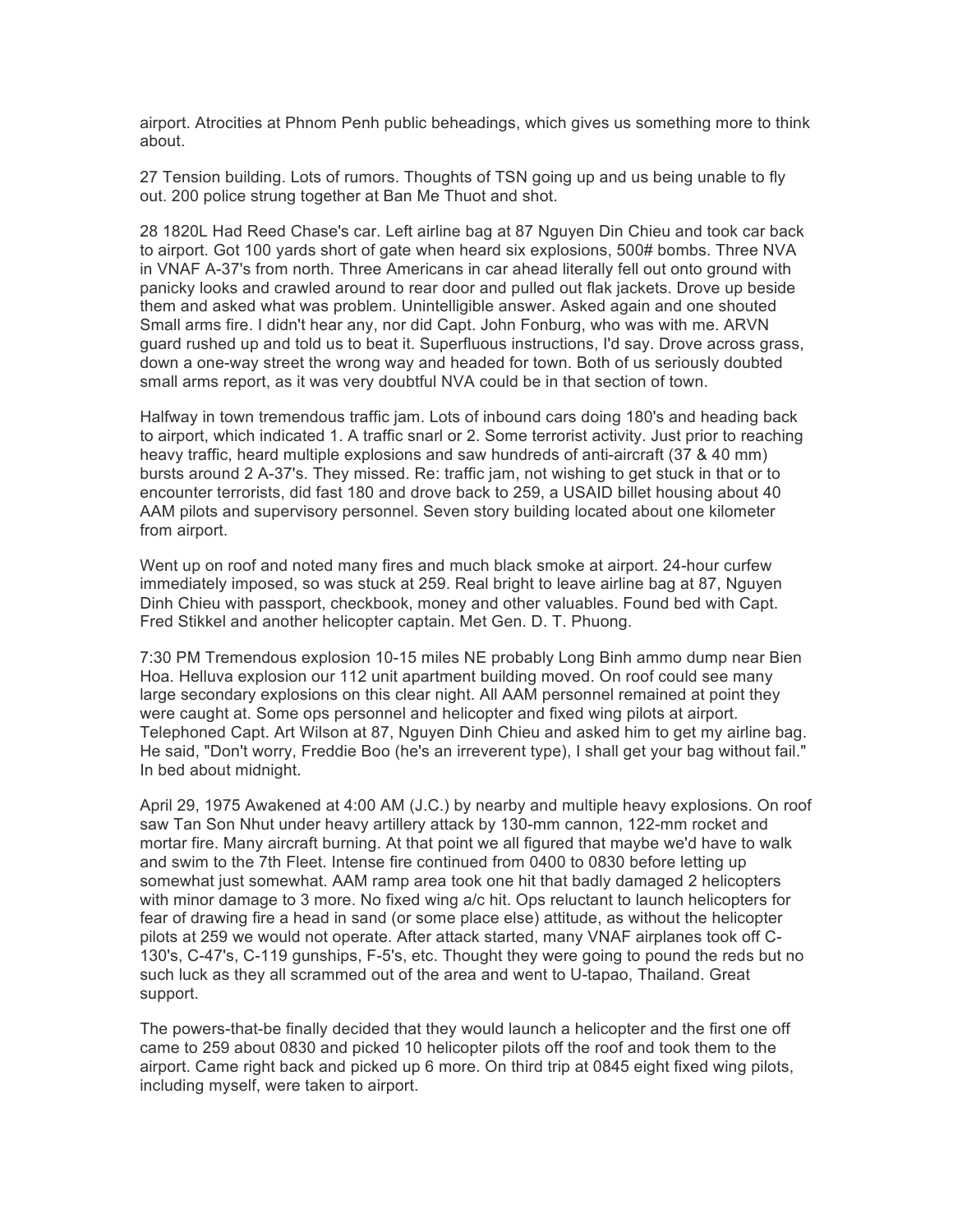Much activity there plus incoming artillery, rockets and mortars in the immediate area about every minute or so. Many ground personnel in ops. Some pretty shook up. Certain amount of hesitancy about launching fixed wing aircraft, but every explosion outside further convinced me that we had worn out our welcome in Saigon. Waited around and, finally about 0930 we launched C-47 #559 and C-47 #084. Then every 10 minutes or so another AAM fixed wing aircraft took off. I finally got the O.K. to go at 10:05. Checked a/c over very briefly and was about to get aboard when Art Wilson drove up and handed me my airline bag. Extremely glad to see that. Started engines and taxied over by our hangar and boarded 24 passengers very quickly. Watched out cockpit window and as last one got on, saw many refugees climbing high cement wall behind my aircraft. Forgot to mention that during the morning some VNAF pilots stole four of our helicopters. Also, we were all armed and some operations personnel had to standoff some armed ARVN soldiers who tried to board our aircraft. Fortunately, no shooting took place.

As Capt. Ed Adams was about to board his C-46, and ARVN soldier tried to forcibly embark. Ed stopped him and the guy started to swing an M-16 around to point at him. The soldier got the gun about half way around when Ed knocked him on his ass (busting his hand in the process) and disarmed him. That ended that.

We taxied out and, as we rounded our hangar where we could see the taxiways and military and civilian ramps, a scene of utter desolation confronted us airplanes burning, bombed out and burnt out airplanes and helicopters, debris everywhere. Christ, what a sight! Immediately saw that we probably could get to the runway.

A C-130 was burning right next to the taxiway on one side with a wrecked CH-53 twin rotor a/c on the other, which was the civilian ramp. Rather than taxi between the two, which would have forced up to pass close aboard the burning C-130 which was going to blow up momentarily, I went through the civilian ramp area past the gutted terminal picking my way around baggage, wrecked automobiles, bicycles, shell holes, shrapnel you name it and rejoined the taxiway further on.

Next, at the east-west, north-south taxiway intersection, we found it partially blocked by a completely burnt out USAF C-130. There was just room to get by the tail of this hulk and we made it and swung out onto the runway which, by the grace of God, wasn't damaged and without further ado took off. With the reds all around town, we gained some altitude over the city then headed for the open sea about 25 miles away to the southeast. The airport was taking a real shellacking as we taxied out and took off but they missed hitting us. Guess we've been living right.

As it was probably all enemy territory, we didn't relax until we were well offshore. Then we took stock of our situation. We knew we only had 500 galls of gas so we couldn't go to our originally planned destination of Brunei, some 700 miles southeast. Also, we could not go to a small airstrip 125 miles south of Saigon where we had some emergency gas supplies stashed, so our only option was to head for Thailand, in spite of knowing beforehand that the Thais didn't want any Saigon airplanes landing in Thailand. The Thais couldn't care less about refugees, their main concern was and is not offending the communists. They have now very conveniently forgotten 25 years of assistance.

When I left the ramp at Saigon, there were two C-46's and two VTB's still there but they got airborne shortly. The bombing attack the night of the 28th stopped all refueling so we ended up with four C-47's and two C-46's and one VTB heading for friendly territory in Thailand. Only one C-47, #083, had full tanks and he headed for Brunei. The helicopters continued picking up personnel around Saigon and ferrying them to the aircraft carriers offshore the rest of the morning, finally ceasing operations at 6:30 PM. That ended AAM's flight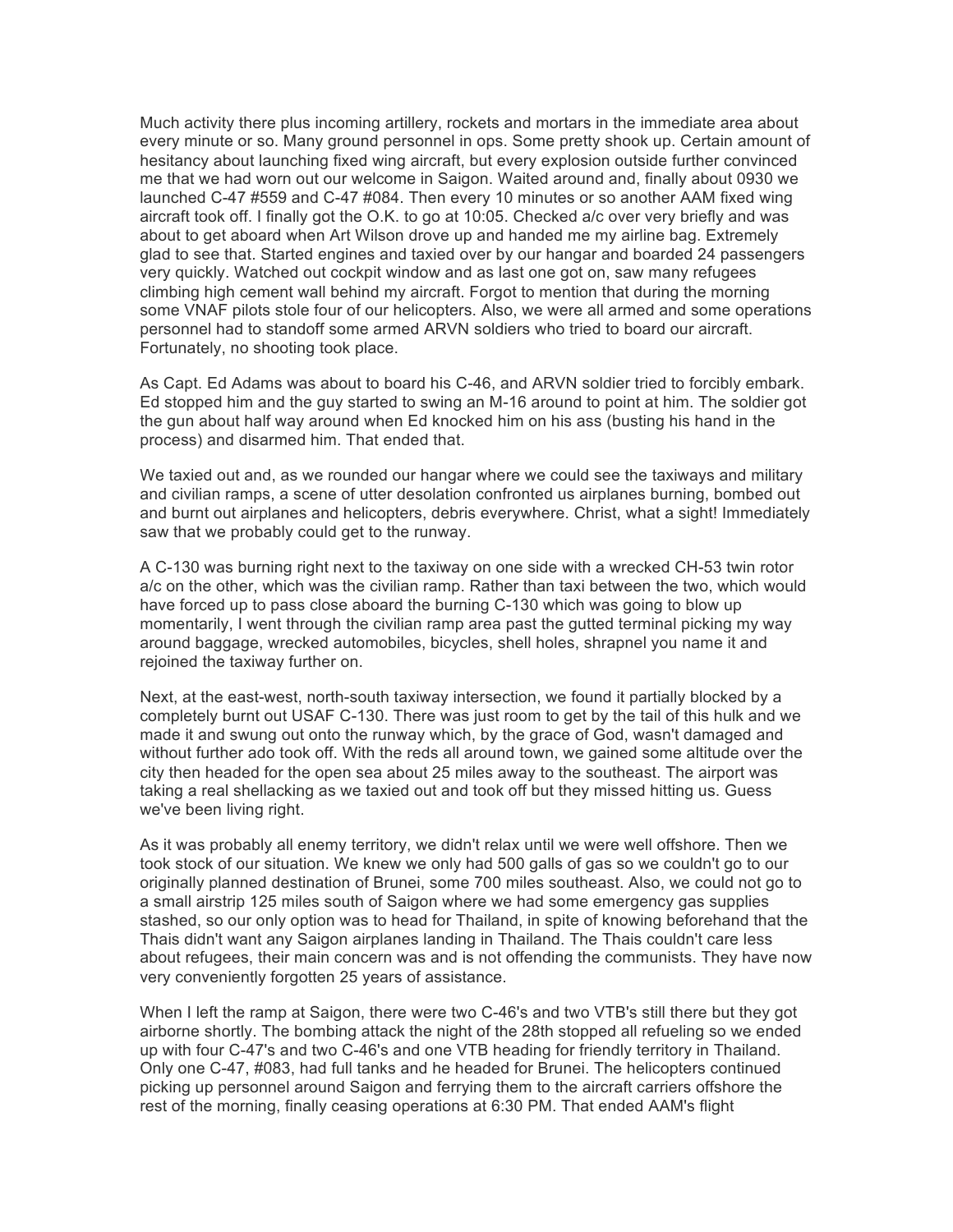operations after some 25 years in Southeast Asia. We lost some airplanes and much equipment but, thank God, no one was lost/hurt in this final operation.

The company did a fantastic job in the last 2-1/2 decades and we closed it out with a clean slate. On the debit side, pause and think that the reds have forcibly taken over two countries in the last 13 days. Cambodia on April 17th and South Vietnam on April 30th. Two black dates for millions of people and a real blot on our escutcheon.

Enroute to Thailand we established intership VHF communications and concluded that we would receive a less hostile reception at the USAF bast at U-Tapao, some 75 miles SSE of Bangkok, so we all landed there.

With our short supply of fuel, a plus was that the weather was beautiful blue skies all the way enroute. We in our C-47 flew down the coast of Vietnam a ways then, because of our fuel situation, took a deep breath and at 8500 feet headed across the enemy held delta to the ocean on the other side, a distance of about 80 miles. Made that leg uneventfully, proceeded along about 15 miles off the south coast of Cambodia then up the Cambodian west coast and on into Thailand and U-tapao. Didn't figure any Cambodian fighters would bother us in internaional waters and saw none.

Landed at U-tapao and received a warm welcome from the USAF personnel. The first man I met at the foot of the ladder was a Sergeant and the first thing he said was that he had seen both me any my copilot many times in Udorn, Thailand in 1968 and why the hell didn't we stop stocking our necks out and retire. Good to see a friendly face.

The first thing I saw after landing was half the Vietnamese Air Force. There were 70 odd VNAF planes parked around the south end of the airport. I counted a full squadron (25) of F-5 fighters, six C-130'S, four C-7A Caribou's, nine C-47's, ten Douglas AD fighter-bombers, four C-119 transports, a couple of C-119 gunships plus a scattering of other types. Had mixed emotions upon seeing the F-5's and AD's parked there.

In all we landed four AAM C-47's and one VTB at U-tapao. One C-47 had a complete hydraulic failure shortly after takeoff at Saigon and after a successful landing at U-tapao, ran off a taxiway and into a ditch, collapsing one main gear in the process as well as tearing off the tail wheel and twisting the tail structure. No one hurt, fortunately.

We stood around in the 100-degree heat for about five hours and then the Base Commander, a full Colonel, advised us that he needed the ramp space and that we would all have to go to Bangkok. That little order made my day as my apartment is in Bangkok. So we finally left U-tapao at 10:15 PM and arrived at 11:00 PM in Bangkok.

All in all, that was quite a month, April was.

## LETTERS HOME From: Capt. Thomas Grady

April 11, 1975 I guess you have heard about the trouble over here. I've tried to call a couple of times but the lines are always busy; I'll probably get you before you get this letter. Things aren't as bad as they sound. Air America's been handling things pretty well, better than anyone else around here (we've got it together). The Embassy has been bad their people have been bad, in Da Nang and Nha Trang. I am really disgusted.

You might have seen me on TV if you saw pictures of that C5A crash. I got to it about an hour after it happened. We came up from down south (Can Tho) and the other AAM chopper had already picked up all the survivors. We were climbing around the tail section looking for the recorder, also going through everything else looking for babies. The pilot did a very good job it could have been a lot worse.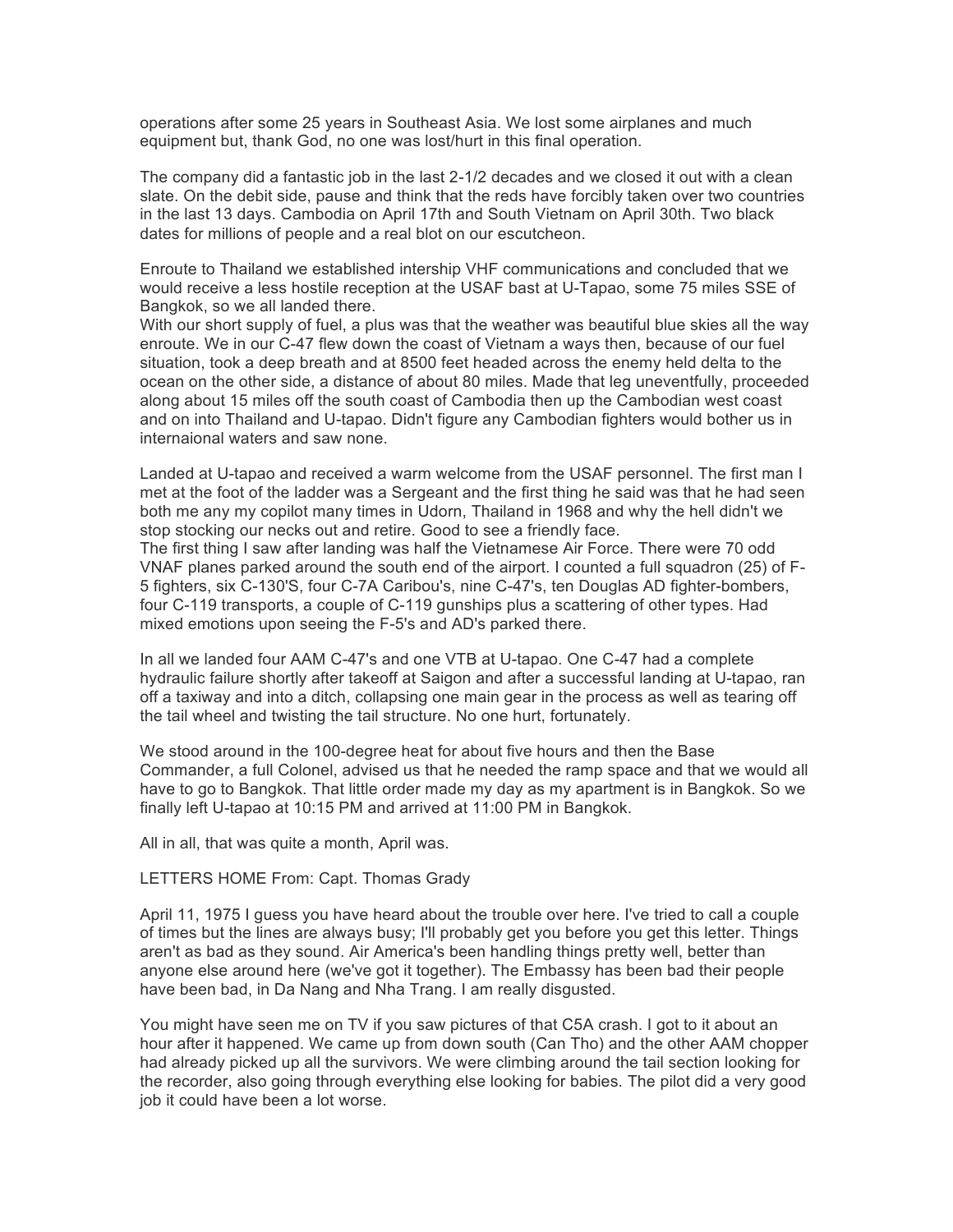Last week I road up from Can Tho (it's in the Delta) with Gen. Weyand, actually in his Air America airplane. I sat right behind him and talked to him a little (tell him how to straighten out his mess use the bomb). He seemed like a pretty good guy. One of his aides tried to prevent us getting on the plane but we just kept walking toward it and got on. If we didn't get on that one we would have had to spend the night in Can Tho and didn't want to do that. We didn't really care who he was and there was room so we got on.

Anyway, don't worry Dad. I'll be all right. We can make it to the Seventh Fleet with our choppers if it comes to that.

May 25, 1975 I'm sorry I haven't written sooner. I guess you're wondering about my experience for the last month or so? Well it was interesting!

I was working Nha Trang when Danang went down the tubes, it was bad. Then Nha Trang fell a few days later. It wasn't as bad but it wasn't nice. We all felt it was only a mater of weeks until the people in Saigon turned against us. We couldn't relax, the enemy situation was getting worse and the friendlies were getting worse. Most of our American crews were moved into a big USAID building we could land helicopters on (we'd have one there every night) (except the night before Saigon fell). We (Izzy Freedmand and myself and other helicopter pilots) were there for about three weeks. (It was nice living.)

Monday the 28th, I spent all day getting the people I wanted out of Vietnam. Finally around 4:00 PM they got on the US Air Force C-130 and left. About 6:00 PM some friendly aircraft bombed the air field about one mile from our place. We went up on the roof to see what was going on, and some people who saw it told us about it. Shortly after that the bad guys started shelling the airfield, that lasted for two hours. We at the USAID building felt sure Tuesday was the day and we were right. At 4:00 AM they started shelling the airfield again heavy. So we all get ready to do our thing.

Our Thing was to pick up people all over the city and drop them at areas where the Marines and Air Force choppers could pick them up and take them to ships. By 9:30 AM we finally got picked up off our roof and out to the airfield which was still receiving enemy fire, sporadically. We were ready to go but our boss said wait. They had not received the word to start the evacuation yet. That had to come from Ambassador Martin. So we raised hell (Izzy & I) and the boss told the two of us to go pick up the other crews. Just as I get to my chopper some VNAF pilots drive up and tell me they're going to take our choppers. So I point my gun at them and tell them to leave, which they do. Just then a shell exploded pretty close showering us (my Filipino mechanic and me) with dirt and rocks. So we hop in the aircraft, start it, and get out of there. Izzy was headed for the helicopter next to mine, but when the shell exploded grabbed the closest one to him and took off. No one was hit in that one, but it was close.

So we started shuttling from the downtown pads to the airfield and immediately started receiving ground fire from the friendly troops throughout the city (this went on and off all day) but only had one chopper take one hit. They weren't very good shots. After we got most of our crews to the airfield, we were told to find a pad and shut down (the Ambassador still had not given the word to start yet). So I landed at a DAO pad near the airfield (so I could talk to AAM on my radio from the ground if I had to). When I got there an Air Force officer, U.S. type, asked me to take some important papers (800 lbs. worth) out to the USS Blue Ridge. I check with my boss, he said ok so I left with 800 lbs. and five Americans.

When I arrived at the Blue Ridge there were 5 or 6 VNAF helicopters and one AAM ICCS helicopter circling the ship. I couldn't talk to anyone, my radios were bad. I couldn't wait for all these guys to land; I was getting low on gas and had to get back to Saigon. So I just pulled up and hovered off the back of the ship (it was moving) until the chopper on the deck took off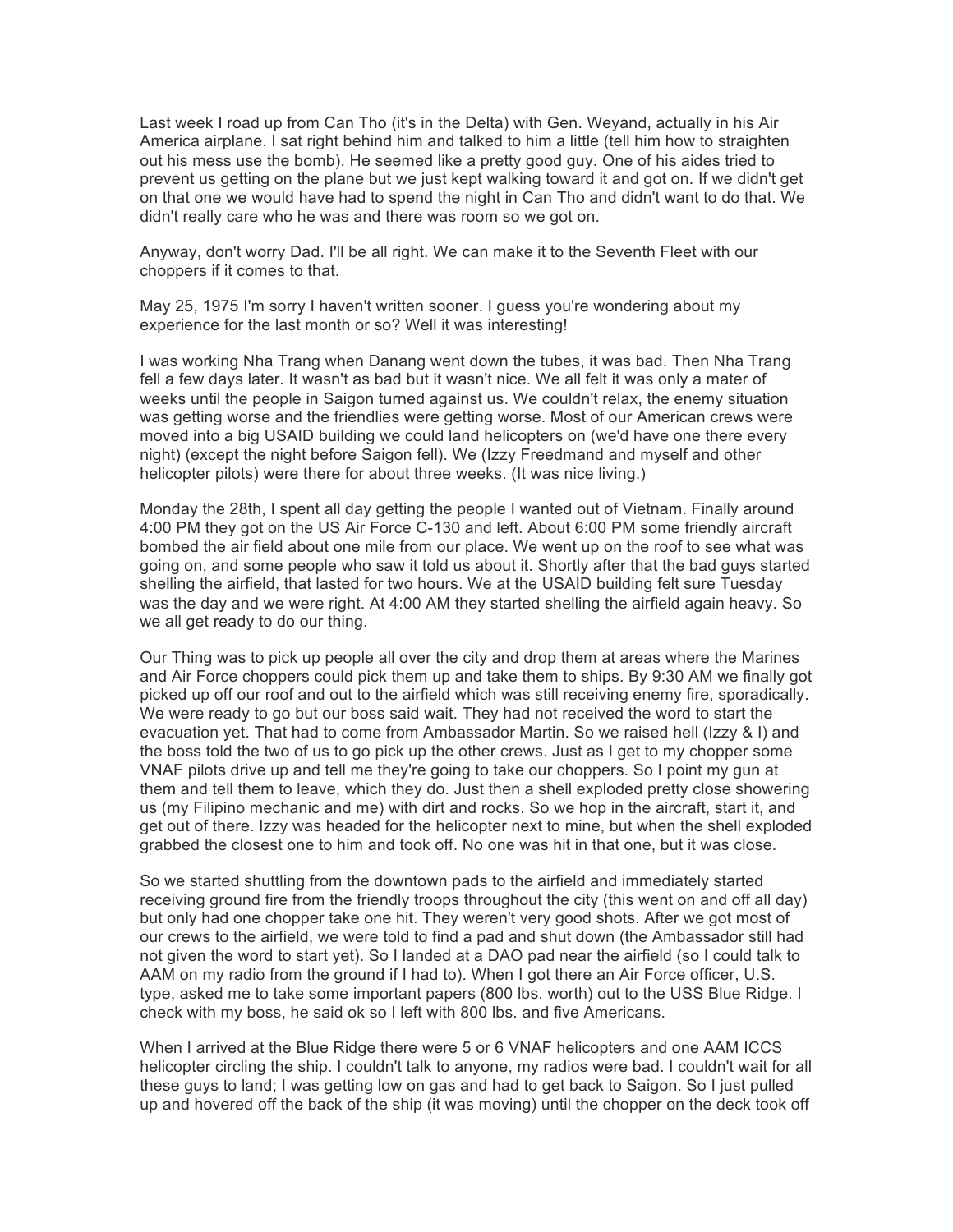than I landed. (The pad is just big enough for one helicopter at a time.) I dropped my passengers and cargo and asked if they could fix my radios and if they had any gas. They could not fix my radios but could give me gas.

All the VNAF choppers that landed on the ship were told to ditch their aircraft after the passengers got off. Then they'd pick up the pilot in a small boat. They didn't realize the ICCS chopper was an American aircraft or they would not have had him ditch. The ICCS chopper was being flown by a VNAF pilot who stole the aircraft off our other ramp. (Now comes a strange story.)

While my flight mechanic was refueling the aircraft I saw what I thought was an explosion up at the right forward side of the ship. A few seconds later I felt a hard jolt in my helicopter. Immediately I looked at my instruments, about all my caution lights were on, so I shut the aircraft down. I had no idea what had happened, I looked at the fire fighting crew and they were just standing ready, so I was pretty sure I wasn't on fire. I got out to take a look and saw my engine oil just pouring out of the engine compartment all over the deck and a helicopter tail rotor sticking out of my engine like a knife blade. I picked up our bags and brought them up away from the aircraft, just in case she decided to burn. As I headed back to the cockpit to get the rest of my stuff I noticed a VNAF chopper very close trying to land next to me. There wasn't enough room for the two of us but he was going to land anyway. So I grabbed my stuff and got away from the aircraft. My rotor-blades were still turning, slowing down but still turning pretty fast. He landed anyway and locked rotor blades with my aircraft, which almost knocked his chopper over board. While it was just hanging on the rear of the ship, all the people jumped out then the crew of the ship pushed it over board. They took my aircraft and pushed it up on deck and saved it.

Newsweek got this all screwed up! What hit me were pieces of the ICCS helicopter when it hit the right forward side of the ship more than 500 feet away when the VNAF pilot was trying to ditch it. He was told to ditch off the aft left side of the ship, but couldn't quite make up his mind to ditch. He kept getting near the water and changing his mind and finally worked his way around the front to the right front side. Then he just jumped out of the helicopter about 40 feet from the water, and the helicopter turned in and hit the side of the ship before it hit the water. It hit below the main deck which was luck and the tail rotor flew more than 500 feet to stick in my engine about one foot above my flight mechanics head.

All this happened about 12:00 noon, Tuesday April 29, 1975. I stayed on the USS Blue Ridge for seven days and it was pretty nice. The Ambassador and Ky and a few other VIP's were on board also.

It was quite an interesting few days; it could have been a lot worse getting out of Saigon if the bad guys wanted to make it that way.

## THE BEGINNING OF THE END By Capt. Ed Adams

As the last [or one of the last] fixed wing types to depart Saigon on 29 April 1975, I have been asked to jot down my recollections of what went on during that confusing and, for me, memorable time. I would like to beg forbearance ahead of time for those of you that saw things differently - recall the exact dates better than I do - and for the, I am sure, many misspellings of the names of people and places. Through the rosy glasses of memory, I have attempted to recall things as they happened. There may be a small amount of artistic license infused in the narrative, brought about by time - and the retelling of the story at Max's on Pat Pong, the Go Down in Hong Kong, Harvey's in DC and other watering holes frequented by those of our ilk. But - that be as it may - here is my tale.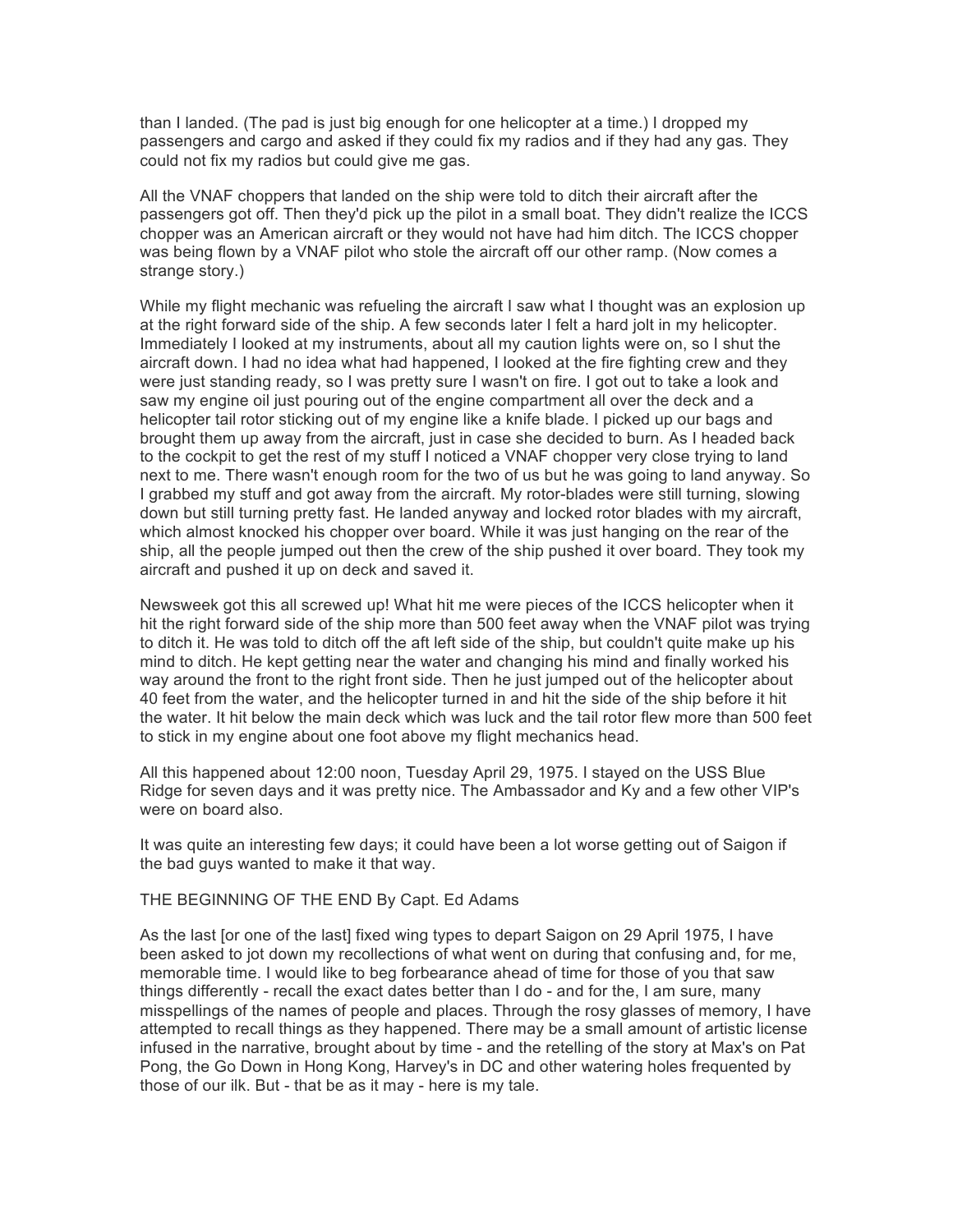For me the last days of Saigon began a month or so before April 29, 1975. At that time, I was Station Manager at Nha Trang - and Air Liaison for II Corps. Our first indication that things were not going well was when the NVA crossed out of Cambodia and overran Ban Me Thuot. I was rousted out early one morning and advised that the senior U.S. rep. in BMT had radioed that the city was being overrun and things looked bleak. I called Manny DeGusman, my Lead Mechanic, and asked that he startup N-54U, my Station VTB-18, for an immediate departure. Within minutes I was airborne for the 30-minute flight to BMT. Arriving overhead, I established contact with the Rep. [Ron Struheric] who reported he was safe in his villa/office - but was surrounded by NVA. I could see an M-54 Russian tank parked in front of his house with the cannon barrel pointed at the gate. At about that

time, I observed what appeared to be 37MM anti-aircraft bursts above my aircraft. I was at about 10,000' and the bursts appeared to be at 12 to 13,000. I dove away [rather immediately] and then climbed to about 15,000 before I returned. The AA bursts were now below me and off to one side. I stayed in the area I was in - and apparently they could not track me at that location, as the bursts never came any closer. I stayed overhead from dawn to dusk, except for returns to Nha Trang for fuel, for the next week or 10 days. Struheric was still OK, and the NVA did not force their way into his compound. Finally the battery on his radio went dead and I lost contact. Wishing him the best, I also signed off and ceased my vigil. I later learned he was taken prisoner and held until the general POW repatriation.

The next situation, a few days later, was the report of Pleiku had been overrun. I got airborne and worked my way overhead the road to Pleiku. Lots of refugees were spotted, but no open hostilities were noted. About noon, I was requested to return to Nha Trang. Upon arrival, I was advised that some very sensitive material had been left behind in the small bunker beside the runway, and would I see if I could get two customer chaps in to destroy it. Again, going up the road, I encountered no hostile action and flying in circles - ever getting closer to the airport - I came overhead the airport with no sign of ground fire and no hoo-rah observed at the airport.

I told the guys to get ready, and plunked my aircraft on the end of the runway, screeched to a halt beside the bunker, and they jumped out. Leaving the aircraft running, I also got out. By actual count, I noticed 14,428 locals headed toward us - all ARVN or civilians. The first group to reach the plane, were a group of 5 ARVN. I asked them [Ugh Ugh and Pointy-Talky] if they wanted out. They emphatically indicated that they did. I again P-T'd to them that if they kept the other 14,423 people away from the aircraft, they were more than welcome to accompany us. With a few well chosen bursts from their M-1 carbines [overhead the crowd] they stopped the horde in their tracks. About that time there was a rather large explosion in the bunker [which caused me to damn near jump out of my boots] and my two original guys came sprinting back and climbed aboard. I was already in the cockpit and yelled for them to let the 5 ARVN on board - which they did - and we were rolling before the door was fully closed, and airborne just as it was.

The next day, I was advised that I had to go to DC, and so packed a suitcase and left. I was there for just a few days, and was getting ready to return when I was advised that we had lost Nha Trang. For the second time - there went all my stuff - with the biggest loss, my cat. This was the end of the beginning of the end.

Upon arrival back in Saigon, with no clothes or a place to hang them, I was advised that an apartment near the airport and across from a USAID high rise apartment was available. I took it - and settled in for what was the acknowledged "Last Days of Saigon".

A few days later, I was assigned to ferry a VTB to our main maintenance base at Tainan. This was to be in formation [loose] with another VTB piloted by Capt. Zimmerman. They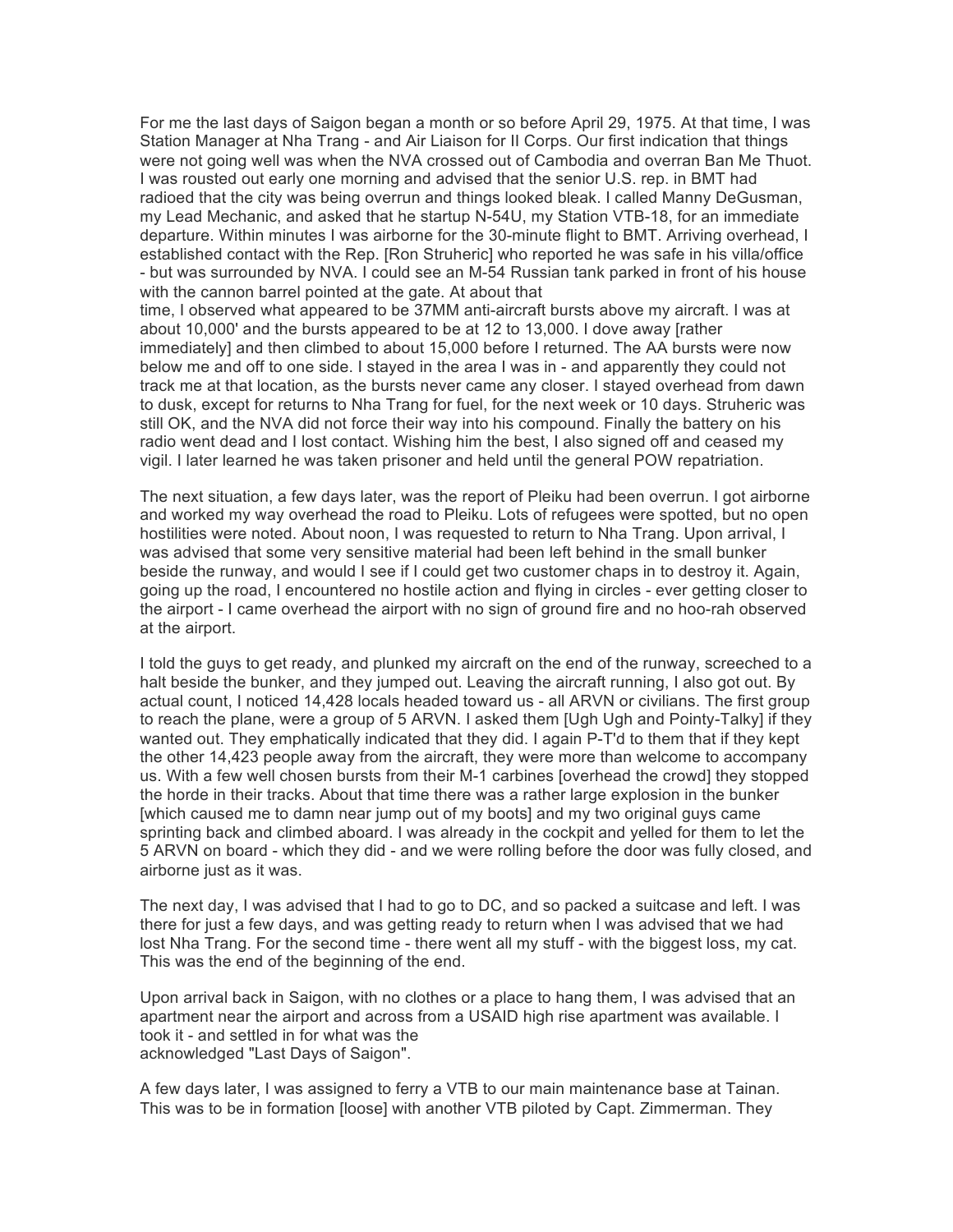were small tank aircraft so required short hops to Brunei, Zamboandga, Manila then Tainan. The trip was uneventful - we did not push - making one leg per day - and arrived in good order. Our flight back to Saigon was China Airlines to Hong Kong, then Vietnam Airways to Saigon. Still in no big hurry, we stopped for an extra day in Hong Kong.

That evening, while sitting in the bar at the Ambassador Hotel, Zimmerman pulled out this humongous set of keys - threw them on the bar - and said "it's all yours - I'm not going back". I said "OK", and put the keys in my pocket. They were to his apartment - which was in the same complex as mine - and just a few doors down, as well as his car.

A few days later Paul Velte, our CEO, arrived in Saigon. His stated intention was to be the Last Man Out. Needing a place to stay, I noted to him that Zimmerman's place was fully furnished - food in the kitchen - and vacant. Being sensible, he said OK, and I gave him the key. I also noted to him that if he was going to be the Last Man Out - I would have a VTB ready, and fly him out. To this he agreed. Later that evening, the occupants of the complex had a meeting, which reviewed our individual responsibilities in case of a "TET" type overrun of the city - and our apartment coming under attack. All individual positions were well covered except for the main gate into the compound. This entrance was directly across from Zimmerman's flat - now occupied by Paul Velte. It was decided that I would approach him to see how things might go. I took an M-1 carbine, knocked at his door, and when he answered, held the weapon out. He took it in two hands, cleared it, and said "Yes Sir". I them told him that in case of being overrun, his duty, until a 'chopper could get there, would be to keep the front gate clear. He again said "Yes Sir - anything else". I allowed that that was the main thing but reviewed our overall plan with him - and that was that.

On 28 April, I had a trip to Danang in a C-46. Things were in the process of shutting down and I returned to Saigon early - about 1600 hrs. During that period, we were keeping a 24 hour "Watch" at the airport operations office. I was scheduled to be on duty that night and decided to go home and have an early dinner first. I also had certain classified ideas in mind. Arriving home, I saw Al Brau - a neighbor in the complex, and invited him to eat with me. While we were sitting at the table, we kept hearing what at first I took to be thunder - then realized that it was not. Al and I went to the multi-story building next to my single story wing, and went up to the roof where our helicopter pick-up area was - and where we had a T/R radio. We called the base and were notified that Tan San Nhut was under bombardment by hostile aircraft and to remain where we were. This we did.

The next morning, 29 April, 1975, broke sunny with moderate cumulus clouds at about 3,000'. All seemed quiet. At that time, I still had Zimmerman's car. The first thing I did was load it with everything I could get in it. I had purchased in the local market some large wicker baskets (4 x 3 x 3) and these I stuffed full of my Stuff. I had quite a bit of this because with the exchange rate going out the roof, things in the market were VERY inexpensive those last few days. I then asked if anyone wanted to go to the airport with me. Al Brau was the only one to say yes. There were a lot of people milling around, and it was suggested that we drive across the street to the USAID apartment, where there were many Air America types living as well as USAID staff, and see if anybody there wanted to go. This I did, and it was decided that we would "Convoy" as many cars as we could get and take all that wanted to go. Just as we were getting things lined up - some guy from the embassy came in and said "Nobody go everybody stay here".

Well, I had all my Stuff in my [Zimmerman's] car, and I wasn't about to lose it. There was talk about the road being overrun with wild guys and maybe Viet Cong. My thought was to go slow, pay attention - and see how far I could get. So - all by myself, I drove down our lane to the main street leading into the airport. All seemed quiet out there, with a small amount of traffic going in both directions, so I proceeded on to the airport. At the Main Gate, there were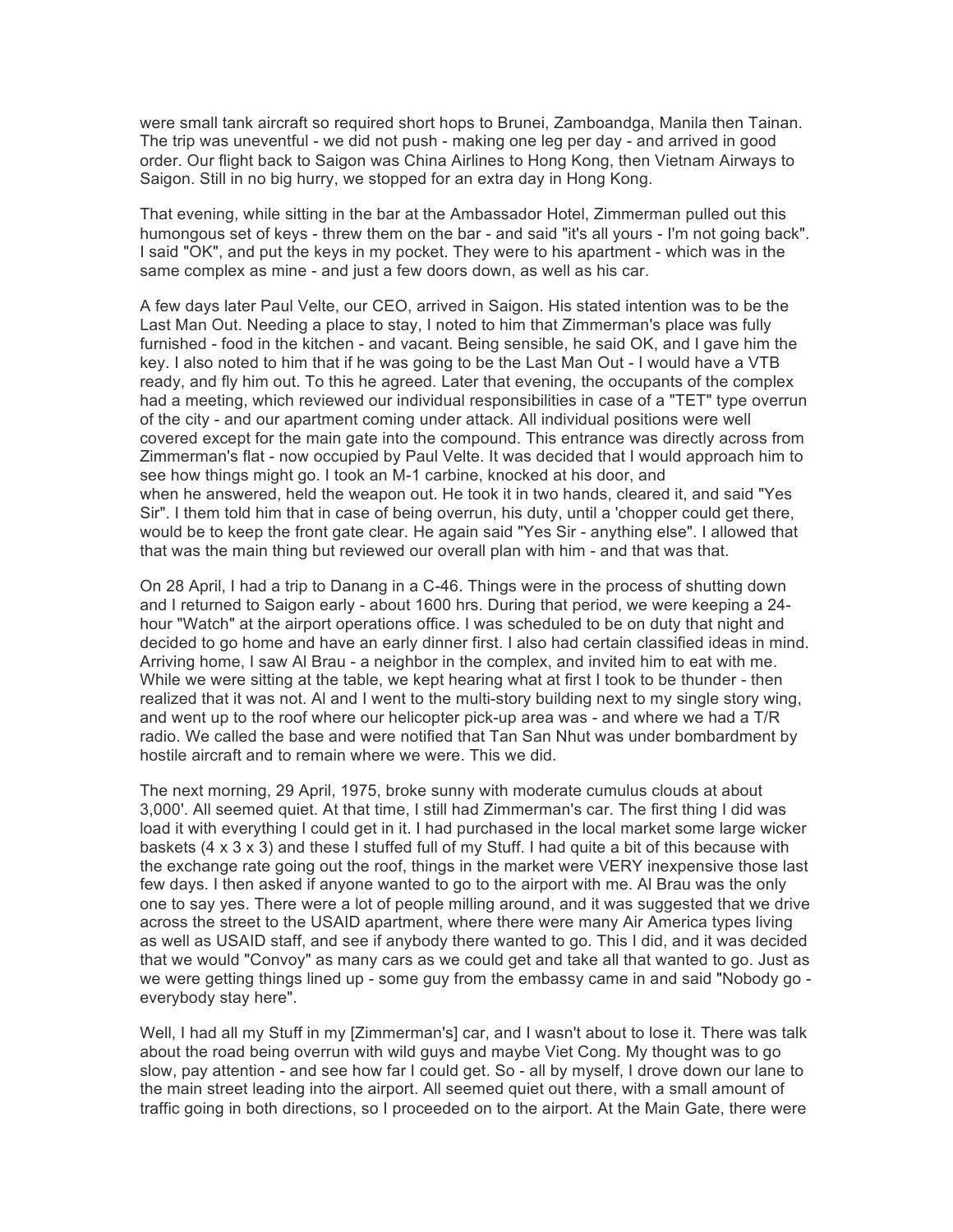copious amounts of concertina wire in all directions, and an ARVN policeman guarding it. When I pulled up, he motioned me to turn around and go away. I applied my "Simple Stupid" act [which comes easy to me] and thought I would try to out-wait him. This went on for a few minutes, and then a large blue bus - like our school busses - pulled up behind me. The guard then got more animated about me turning around and getting out of the way and was about to get physical - when I asked him who the people on the bus were. He let me know that the bus was full of people that were going to fly out that morning. At that - I leaned back - pointed to Wings on my uniform - and said, " Well, I am the pilot who is going to fly them out". With that, he jumped to attention - saluted - blew his whistle in an eardrum breaking blast - and waved me through the gate with a flourish.

Upon arrival at the Air America ramp, I drove through the flight line gate and up beside the VTB that I was going to fly Paul Velte out in. I unloaded all my baskets and suitcases on to the VTB and then drove the car back to flight line gate and parked it up against it. Then I went upstairs to the operations section - told Mr. Velte that I was here and ready whenever he was. He said "Very good - I'll let you know" - and with that, I went out by the operations desk to see what was going on. About that time, a helicopter pilot came in and said that he had been mobbed by ARVN and others who wanted him to fly them out. He had an assigned pickup to make and needed help in getting these unauthorized people off his aircraft. I said I would help him, and picking up an M-16 [of which there were many - many laying around] I went down to the ramp with him. As he was getting into his aircraft, which was still running, I slid open the Pax Compartment door - stuck the barrel of the M-16 inside - and motioned everybody to get out. Surprisingly - they all did. The 'chopper then departed to make his assigned pickup.

Over the next hour or so - many 'choppers came in with unauthorized pax loads, landed by me, were divested of their load, and went about their business. There were many too many people on the ramp that did not belong there, so I placed a C-46 Pax loading stair up against the wall along the side of the ramp, escorted these people over to it and had them jump over - again, I had no trouble. I then noticed that a C-46 parked behind my VTB had a crowd of locals crammed in it. Figuring that these were not authorized pax - but rather the ones that I had downloaded from the 'choppers - I unloaded them all and had them jump the wall also. Then embassy types started coming from different places and asked me to get the locals that they had with them - out. I said OK, and started putting them on the recently vacated C-46. This went for locals that I recognized as well - the Maitre D' of Fragates restaurant in Nha Trang - a waiter from the airport restaurant - AAM employees not needed at that time - young ladies that spoke good English.

During a quiet spell I was walking around the ramp. I entered the Traffic building - which had a small hallway leading from the passenger lounge area onto the ramp - and ran into a group of 5 ARVN walking through to get on the ramp. I held up my right hand and told them they could not go though. The lead soldier had an M-16 which he started to raise. I had an M-16 also, but it was in my left hand - pointed to the ground - and he had the drop on me. So before he could get his weapon fully raised - I hit him as hard as I could on the point of his chin - and cold cocked him right there. At the same time I raised my M-16, and motioned for his surprised compadres [who had not been able to see our little drama] to drag him back out of the hallway - out the door to the parking lot - and away - and I then I dropped the 4x6 bar over the door locks. I then said a nasty word, as the pain from the hand I had broken, hit me. This broken hand was - as far as I know - the only casualty of the civilian evacuation of Saigon. I believe that I heard of a Marine pilot having a problem, but I am not certain.

So - with my hand swelling up like a boxing glove, I returned to the ramp. The main noise to be noticed was the constant blast from incoming artillery/rockets. These seemed to be from all directions so I figured that an all-out assault was not in progress, just long distance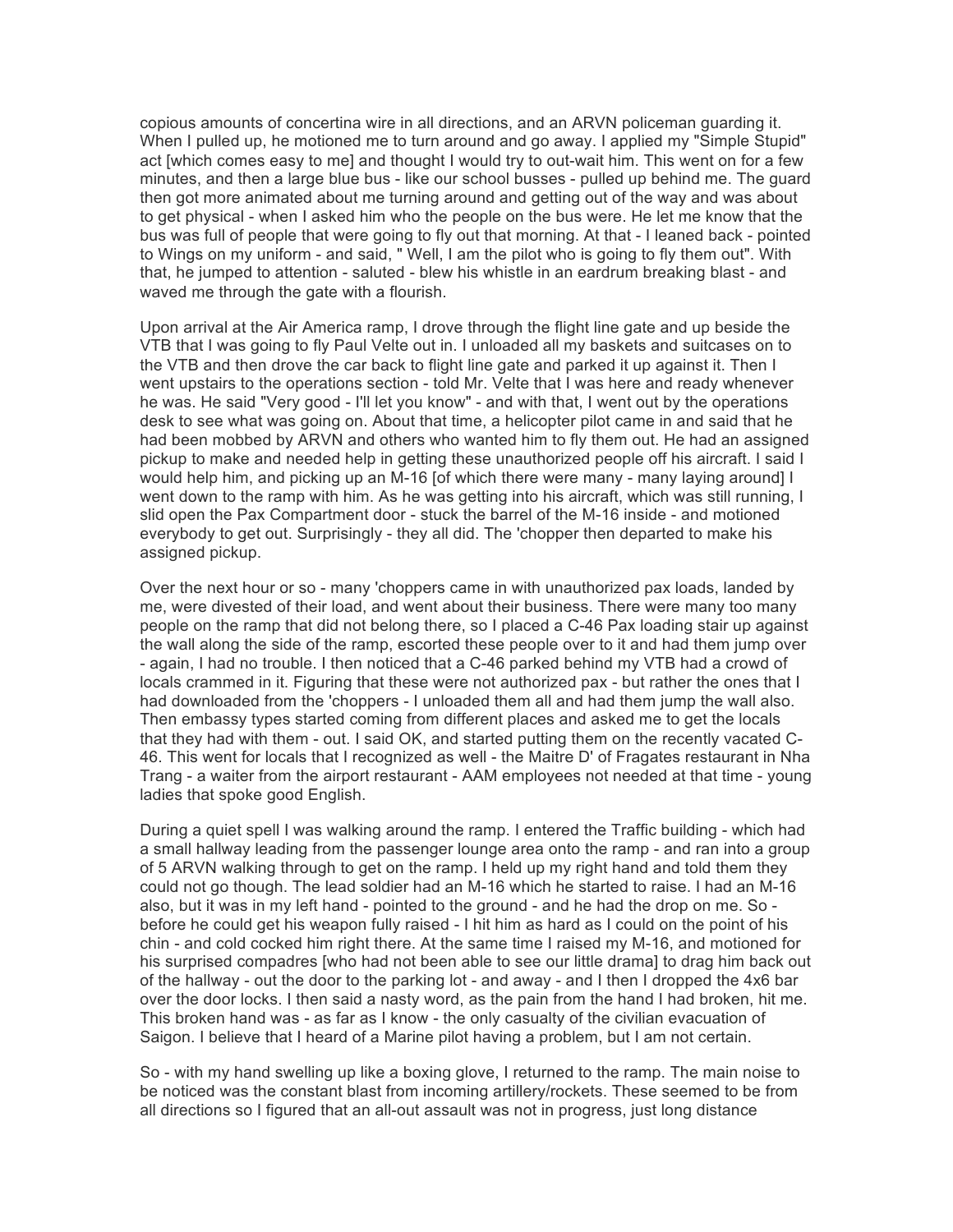shelling. Not to worry. But then I noticed that there was a pall upon the ramp - nobody was there - no aircraft were departing - no 'choppers were coming in and out. And about the time I noticed this, a round of incoming artillery hit the main hangar about 35 or 40 feet from me. "Ha" I said, "I best go see if Mr. Velte is about ready to leave." I then went up stairs to the Operations Office - only to discover that the place was empty. Mr. Velte and all the others had cut a chogie and had dee-dee mou'ed. I may not be too swift, but it dawned on me that now might be a good time for me to also depart. With that thought, I went down to the VTB I had placed my Stuff in, and climbed into the cockpit. I then caught a glimpse of the C-46 that I had loaded with all those people. I could not leave them behind. I did not know who was scheduled to take that airplane out, but it was evident that they were not going to.

About that time, I spotted two locals walking across the ramp in my direction. I climbed back out of the VTB, waved them over, asked them if they wanted a ride out. When they replied in the affirmative - which did not surprise me - I noted to them that if they would transfer all the Stuff in the VTB - into the rear belly hold of the C-46, I would indeed fly them out. They accomplished this with great dispatch - and it was time to go.

Doing a quick walk around the aircraft to insure all the gust locks etc. were removed [More like a "Hustle" around] I noticed that there were so many people at the aircraft that they could not all fit inside. With a lot of gesticulating and grunts - all those outside - were convinced to push enough to get inside. I then made it up and managed to close the door. This was a "T" category aircraft with a regular airline interior rather than our standard cargo version with no seats. With the 52 seats fully occupied - there were about 5 people to each set of 2 seats, plus people standing in the aisle, plus people in the toilet and in the baggage area in the rear - I figure that I had about 152 pax in a 52 pax aircraft. Not to worry. With much assistance from the people in the seats and in the aisle, I managed to make it to the cockpit. An AAM mechanic was on board - and I am sorry to admit I do not remember his name. He gave me great moral support.

Starting a cold C-46 can be tricky - starting a cold C-46 with your right hand broken - and the size of a boxing glove - can be VERY tricky. But then again, sometimes you are lucky. I was - both engines started without a burp or a backfire - and we were ready. But then the VTB I had originally meant to take was just in front of us. With a hard turn, I managed to only hit one of the vertical fins, which fortunately bent over with no damage to the C-46. The Air America ramp was a couple hundred meters long - with a right turn onto a taxiway - leading out to another right turn on a taxiway parallel to runway 36 leading to the civilian ramp and runway 25. I was parked down near the terminal at the taxiway end of the ramp. Not wanting to make a mistake and leave someone, I taxied up to the far end of the ramp. There was nobody there. Turning around, I considered taking off from the exit taxiway from our ramp. Adding power, I came down the ramp right smartly, hung a right onto the taxiway, looked up and saw a DHC-4 Caribou burning on the far end. Cut the power - stand on brakes - make another right turn onto the next taxiway - start to add power again to take off there - and the civil ramp is full of burning aircraft - cut the power - hang a left turn to access runway 36 turn onto 36 - lookup to see a C-130 burning - leave the power on turn onto the grass to cut across to runway 25 - turn onto 25 - lock the tail wheel - and see 14,483 people on the end of the runway [the same people from Pleiku?] - think they may pop a few rounds at us as we go overhead - drop flaps - suck it off way early - hang it right over the grass - gear up accelerate - flaps up - climb power --- breathe.

Now - aware that the chap that was supposed to be flying the communications platform to relay messages from the various rooftop pickup points and aircraft returning from the various ships off shore and the command post at MACV and other as required places had bugged out without doing his assigned task - I checked in and said that I would act as the platform. I did this while circling overhead Saigon in a constant climb - the higher, the better radio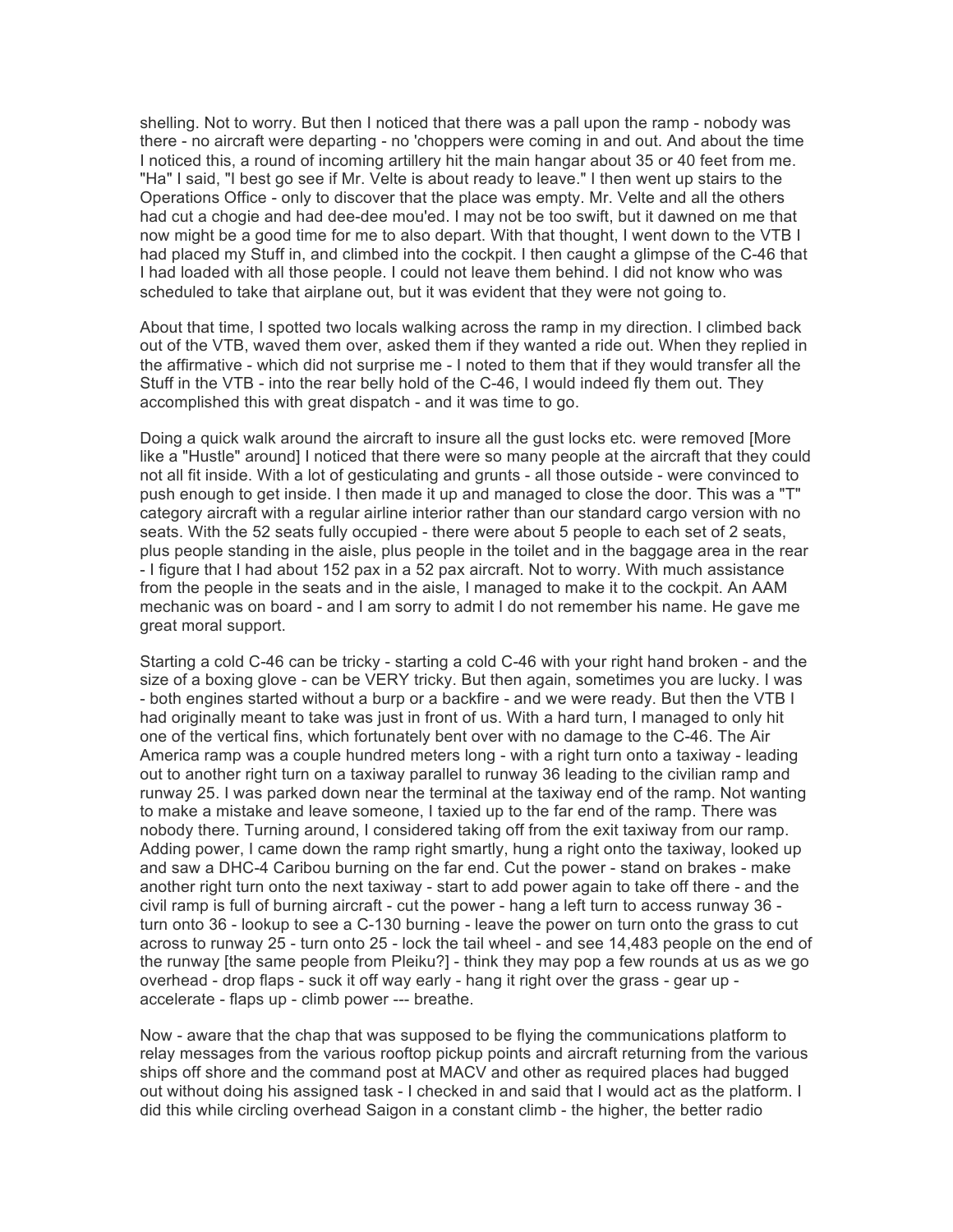range. While passing through 18,000 [in the clouds] I came out into a small clear space [about 100 meters across] the same time two F-4 Phantoms cut through the same small clear space about 100 feet in front of me. My "Holy s---" went out over the airwaves as I had clutched the mike button rather smartly in my shock. When MACV control asked me if I had a problem, I noted to them that I had just shared a 100-meter hole with two F-4's. Control allowed at that time, that they had sufficient radio contact with the USS Blue Ridge - the aircraft carrier accepting most of our helicopter sorties - and I could proceed on my way. I replied that I was indeed on my way.

Now, in that the airport had come under bombardment the day before and the C-46 I was flying had only just before come in from a trip - it had not been refueled. It was not until this time that I thought to check my fuel. It was a bit hard to add 2+2 with the state of mind I was in, but I managed to at least figure out that I did not have sufficient fuel to reach Hong Kong. In our previous briefings, Mr. Velte had advised all pilots that every country in possible range of our aircraft had said we would be welcome to come there if necessary - Except Thailand. Thailand had advised that they were going to have to live with the Vietnamese after we were gone - and did not want any problems with them. So - what to do.

One thing for sure was in my mind - I was not going to fly extended over water. Taking my options, I turned Northwest for Thailand. I had no charts - maps - plates or any enroute or destination material. Not to worry - I was airborne, and still had at least 3 or 4 hours of fuel. The direct route from Saigon to Bangkok was over Cambodia - very near the infamous "Parrots Beak". Knowing that this might be a Bad area, I maintained my altitude, which put most of my passengers to sleep. Nice and quiet. After 30 minutes or so I pushed the mike button and called on company frequency - "This is E.G.Adams, is anybody else up here?" Immediately, about 12 other aircraft responded. I asked where everybody was going. The standard reply was that being U-tapao was a U.S.Air Force installation, they were going there. They all figured that with U.S. personnel, they would have no problem. After a pause -Art Wilson came on the radio and asked "Where are you going Edward". My reply was "Bangkok - where are you going" Art's reply was "Bangkok". With that, it was quiet the rest of the way.

Nearing where I believed Bangkok to be, I tried a Center frequency and was pleased to hear Bangkok Center reply. I advised I was inbound to Bangkok and requested clearance. This was immediately given. As I got closer, a few radar fixes brought me right on in and I was handed off to Approach Control. I advised them that I had a few un-manifested passengers onboard, and requested they have security meet the aircraft. They replied they would pass the word. They then asked which runway I wanted - 21 Left, the military side or 21 Right, the civilian side. I replied 21 right. After being handed to the Tower, they asked where I would like to park [Air America had an area on a diagonal taxiway] I replied I would like right in front of the tower. They replied with an "O.K."

Meanwhile, as I found out later, the other chaps were not doing so well. The guys that went to U-tapao were getting nothing but a bunch of static from the U.S. Air Force personnel there. Some of them were treated rather rudely and did not come away with a good impression at all. Art Wilson, who arrived in Bangkok about an hour and a half before me, had asked for 21 Left - the Military runway. He was still on board his aircraft when I arrived and did not get cleared for another hour. My arrival was a delight.

Upon parking in front of the control tower, we were met by a Major from Thai Security. His first words were "Welcome to Bangkok" He then allowed that everybody was welcome BUT, he did not want to find a single weapon outside the aircraft. In anticipation of this, while we were enroute I had asked one of the nice young ladies that spoke English to please have everyone with a gun to please pass it up to the cockpit. That they did - and we had a pile